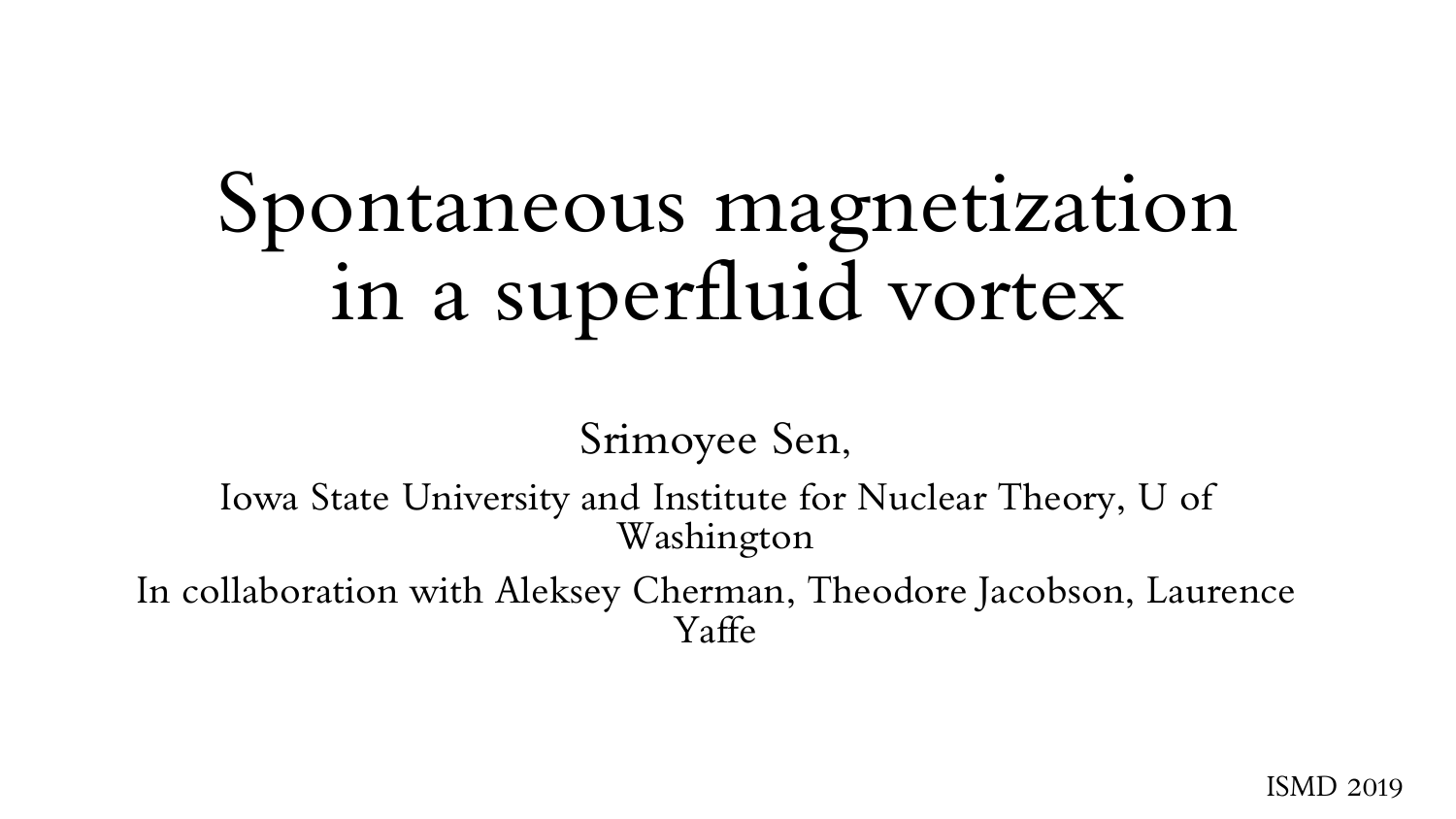Two of the most important phenomena in many body physics : superfluidity and superconductivity.

They are everywhere..



Heavy nuclei and the star and the neutron star



#### Metallic superconductor



Credit: newatlas.com, U pf Amsterdam, wikipedia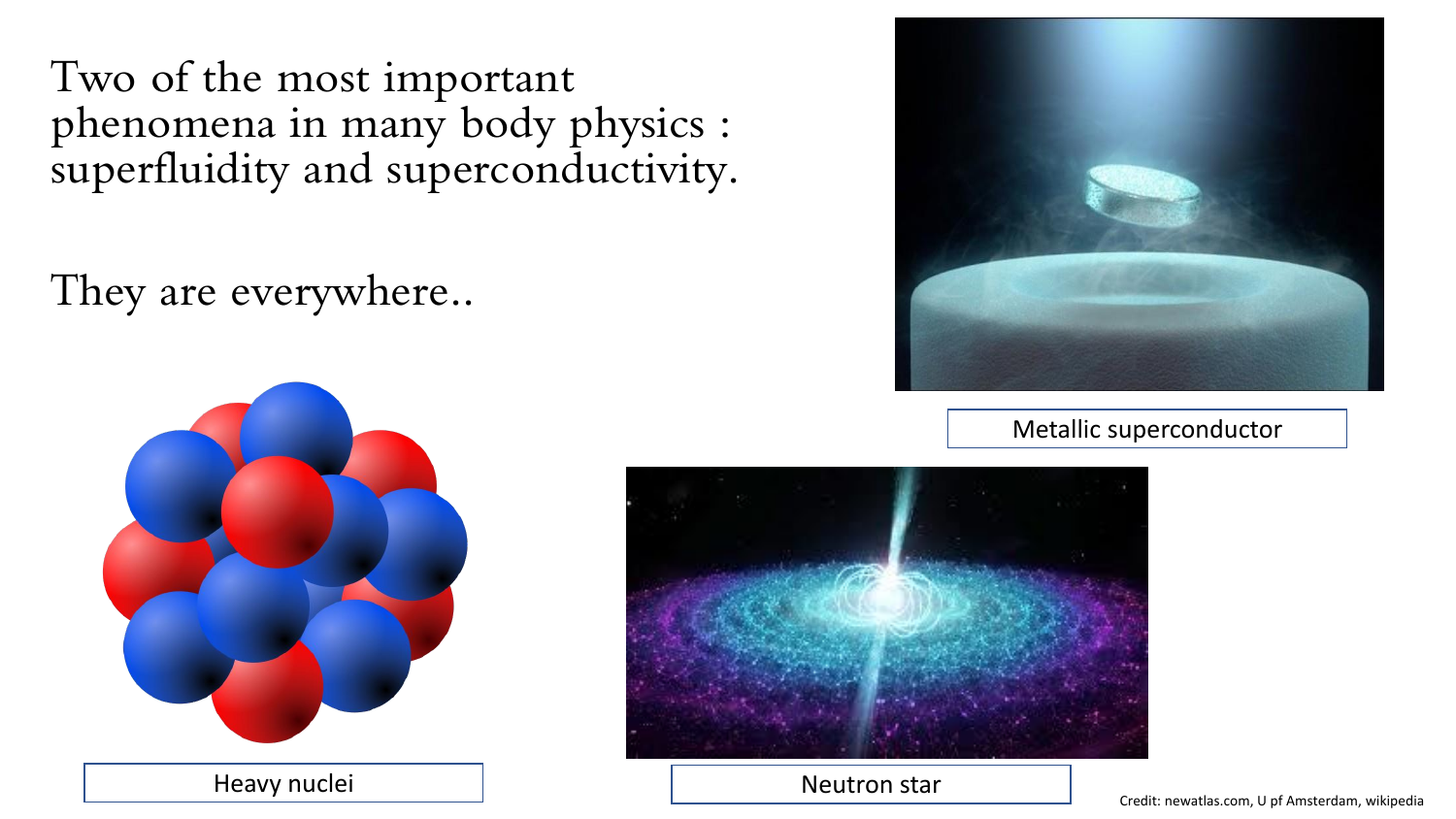

Macroscopic wave function describing order.

Winding in phase of the wave function





Credit: phys.org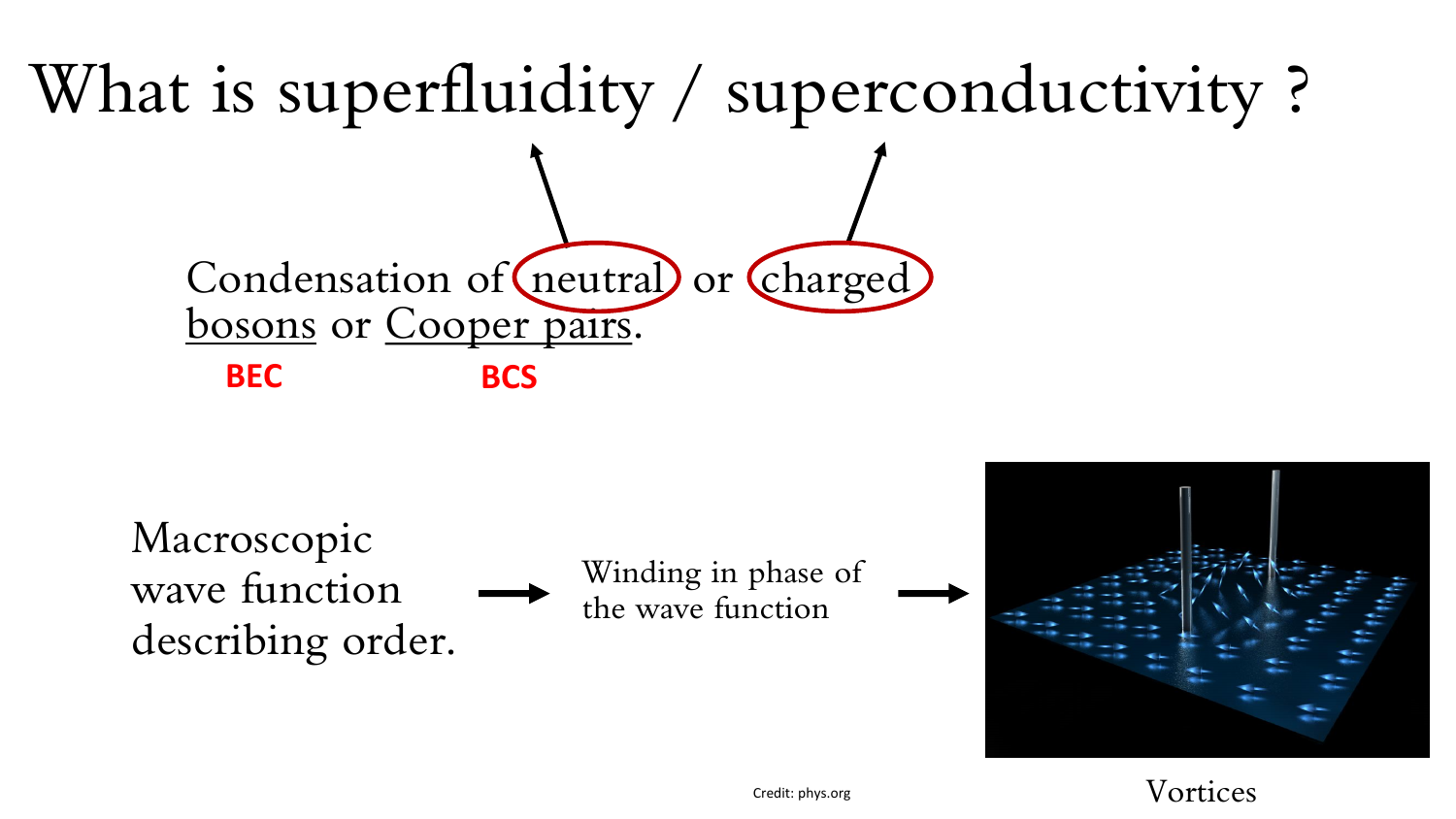## Signature: quantized vortices, flux tubes

Why quantization ?

- 1. Wave functions are singlevalued.
- 2. Hence winding numbers have to be integers.
- 3. As a result superconductors contain quantized flux tubes and superfluids have quantized circulation.

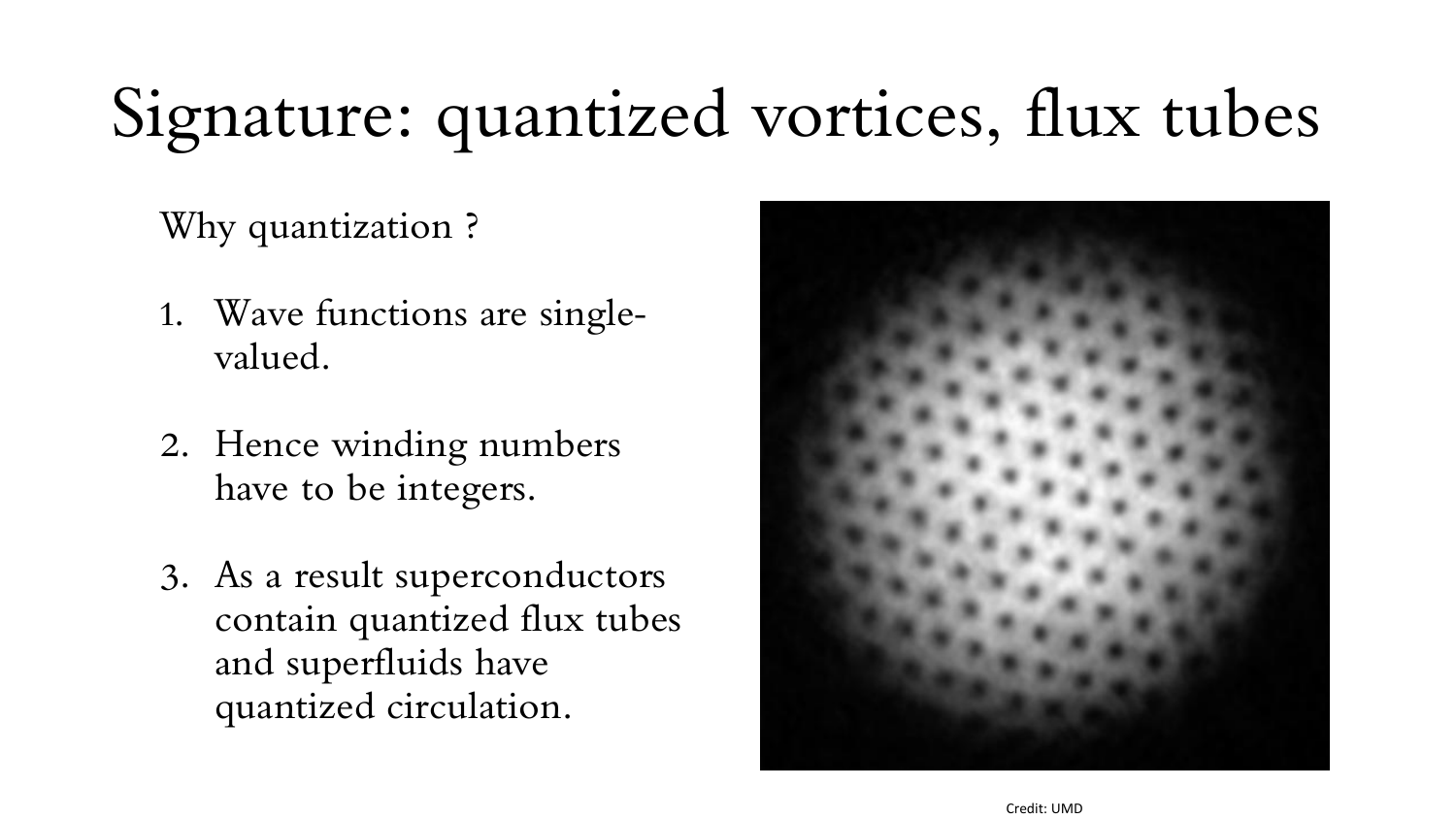Remember why metallic superconductors have magnetic flux tubes.

The system is neutral : ionic lattice + electrons.

Ions heavy.. Do not move.

The "almost-free" electrons pair up and form supercurrents around a vortex.

Magnetic field in the core of the vortex.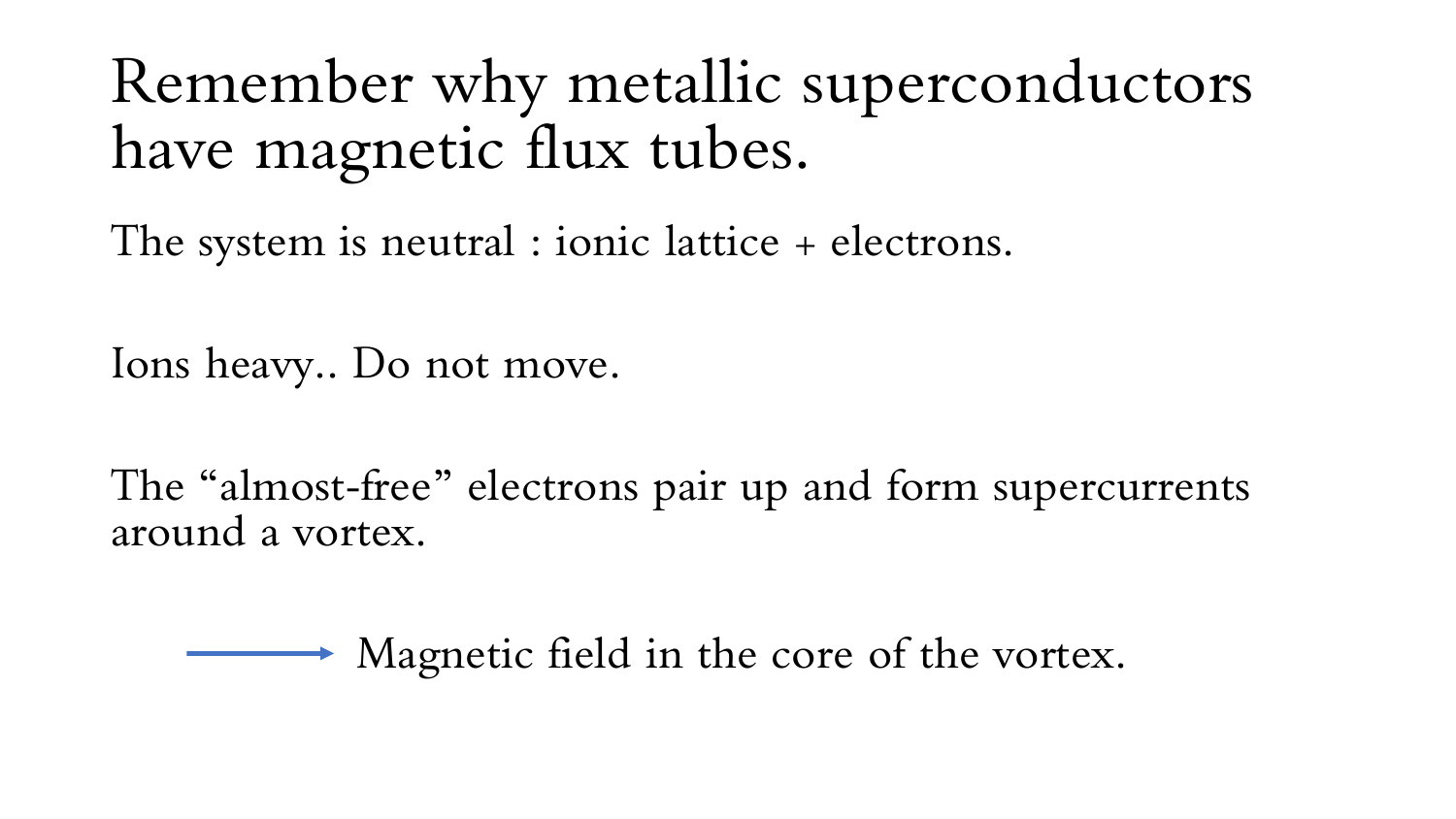#### What's the deal with superfluids (BEC)?

Conventional wisdom : condensing particle is neutral.

no currents… no magnetic field.



#### Is this intuition correct ?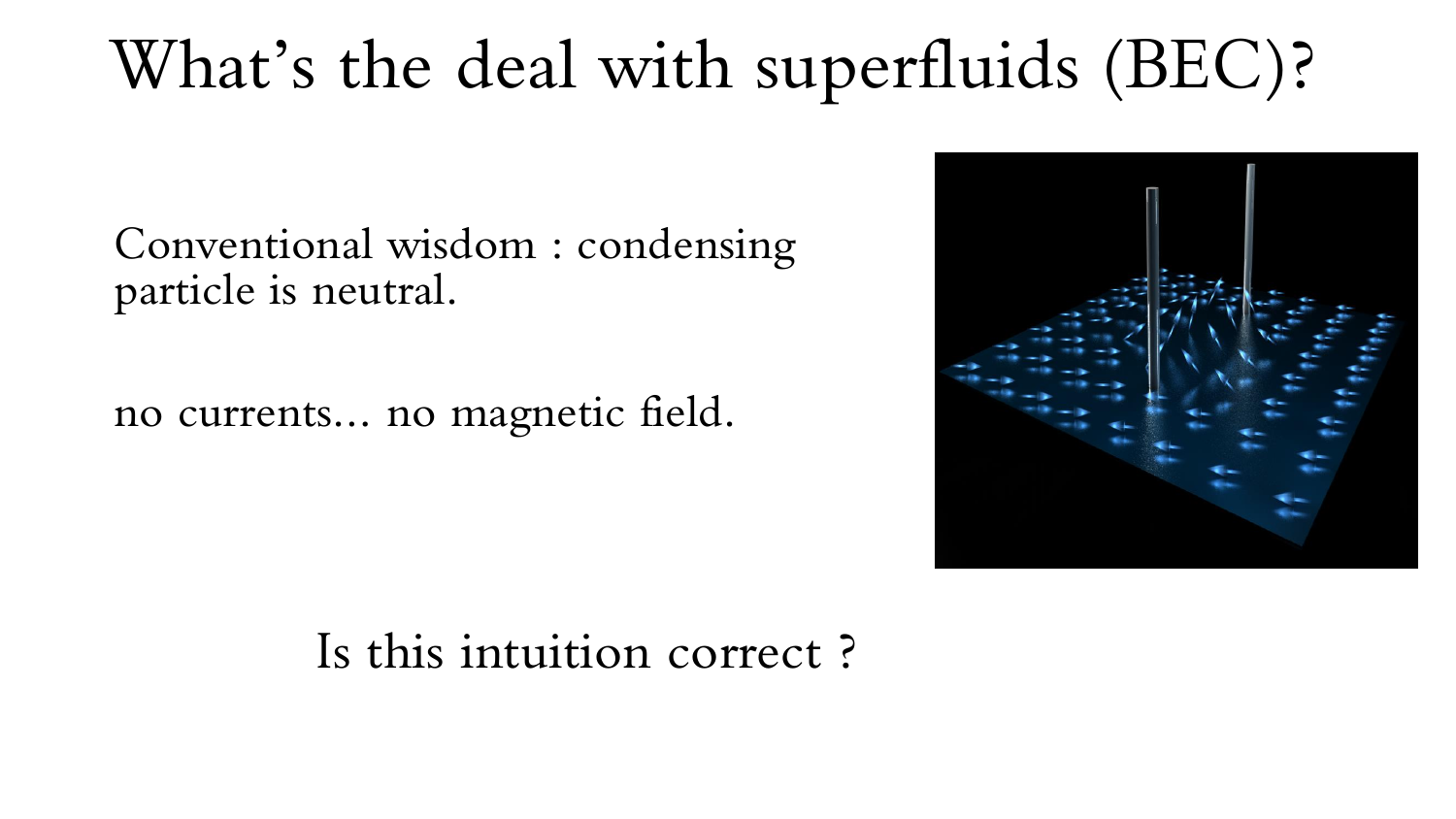#### Thinking carefully about BEC superfluids.



Difference between BEC and BCS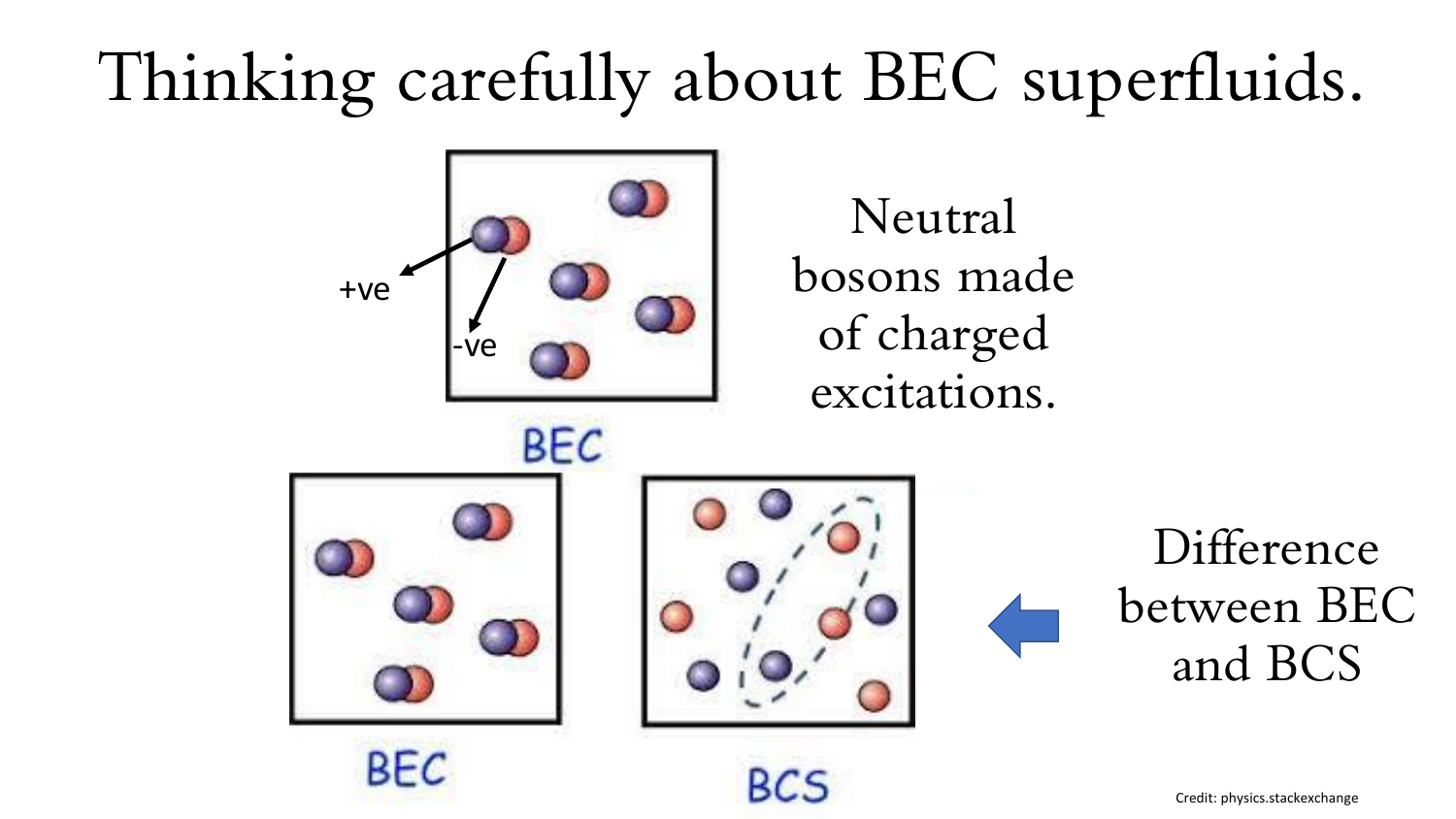#### Thinking carefully about BEC superfluids.



Then coupling to gauge field possible though  $F^{\mu\nu}$ .

e.g. superfluid vortices have vorticity near the core : couple to magnetic field ?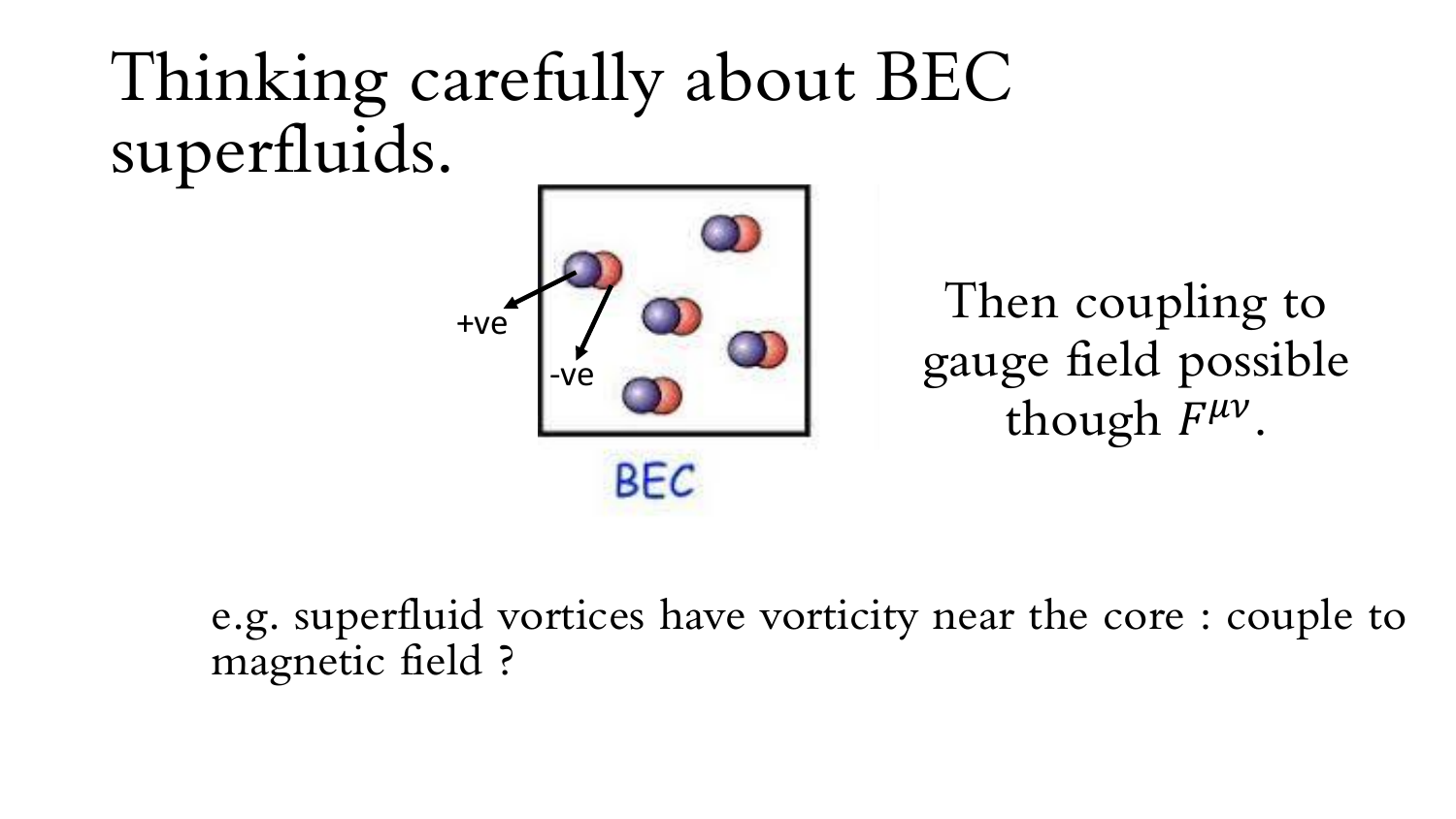### In the language of Effective field theory



Can write operators involving F and the neutral field  $\psi$ .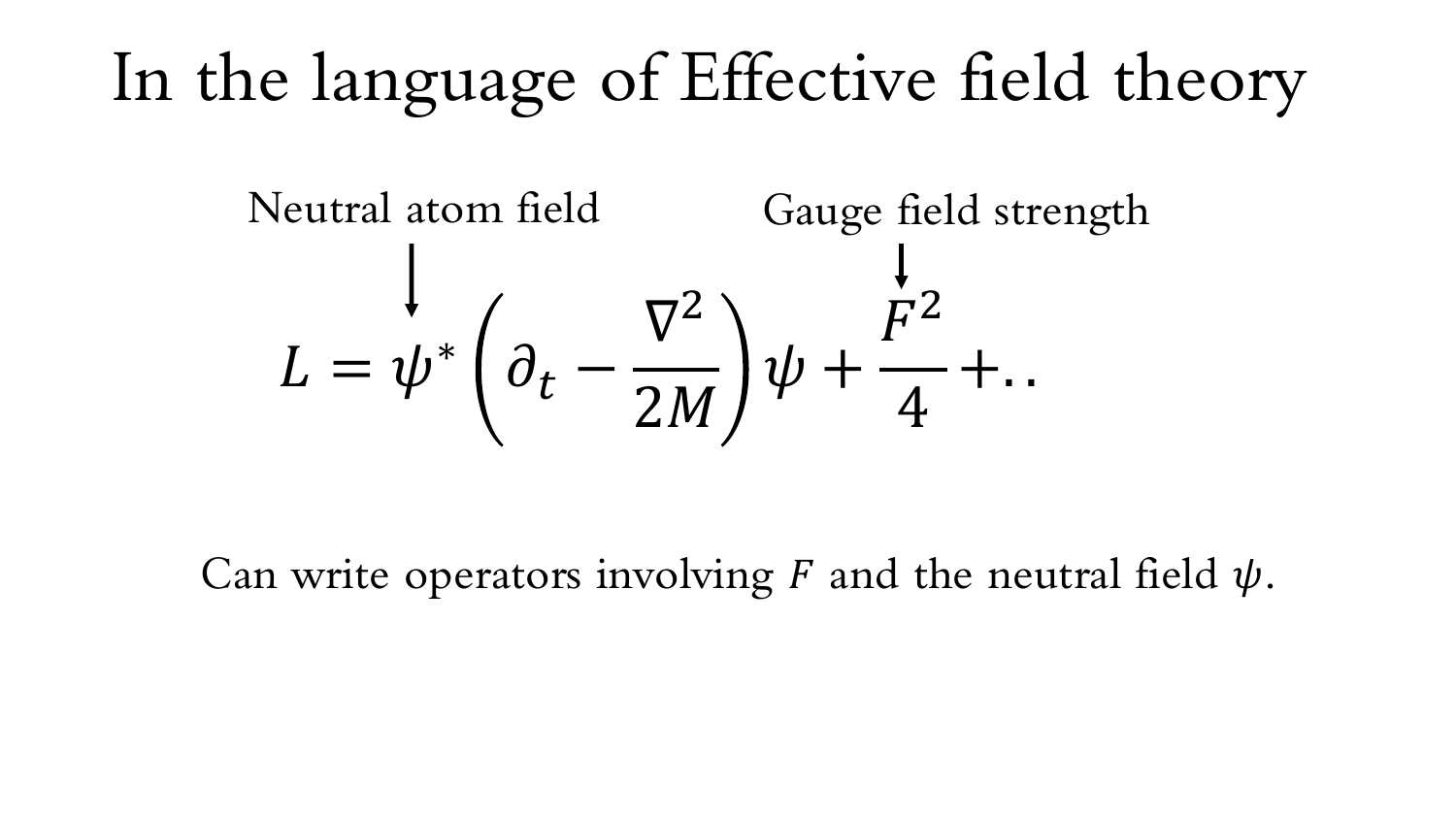#### In the language of Effective field theory

Neutral atom field  
\n
$$
L = \psi^* \left( \partial_t - \frac{\nabla^2}{2M} \right) \psi - \mu |\psi|^2 + \lambda |\psi|^4 + \frac{F^2}{4} + ...
$$

 $\psi$  gets a vacuum expectation value  $\rightarrow$  superfluidity. Around a vortex  $\psi \thicksim f(r) e^{i \theta}$  .

Can I write a (vorticity). B coupling ?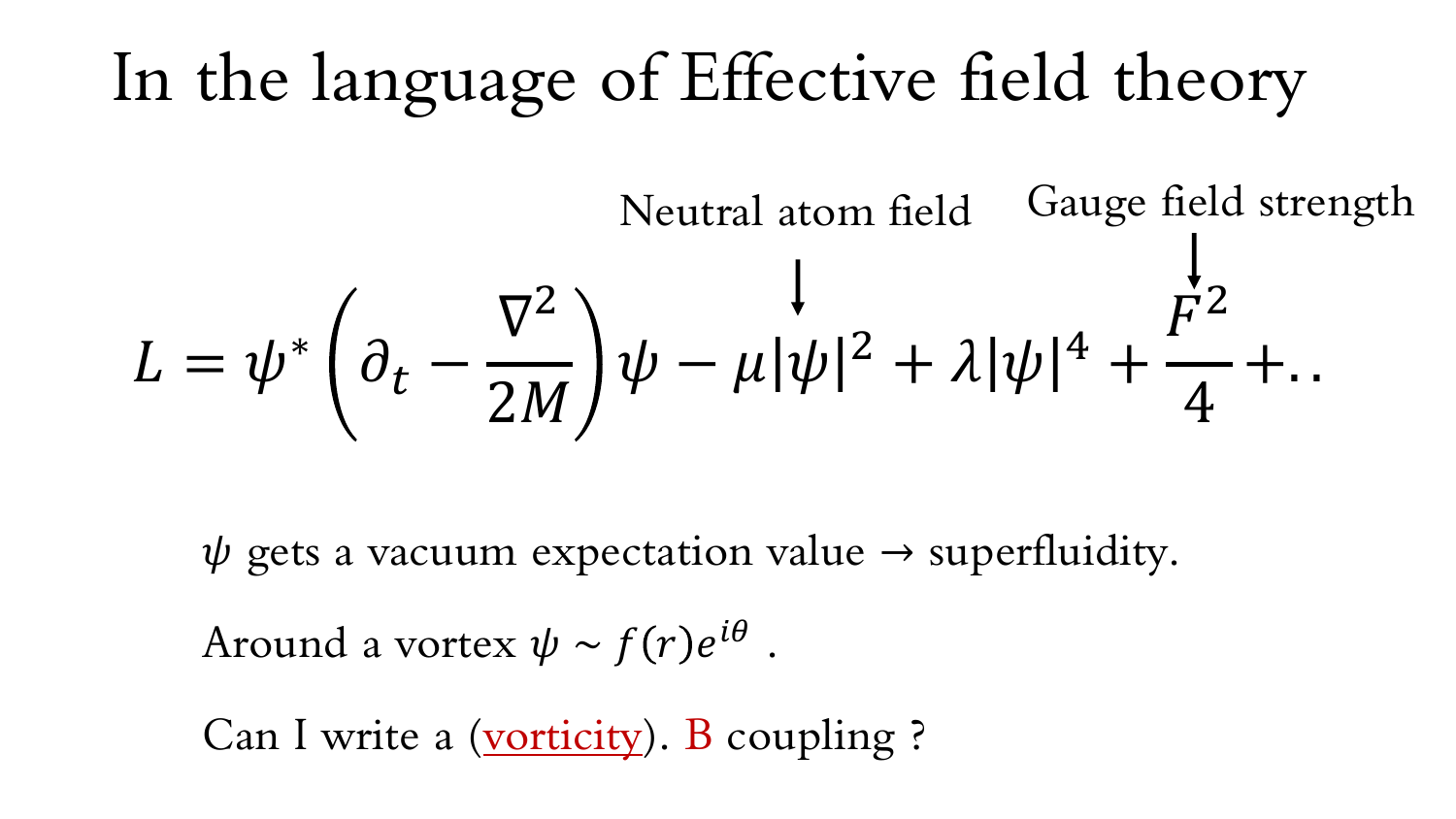#### What is a vorticity – B coupling ?

Looks like

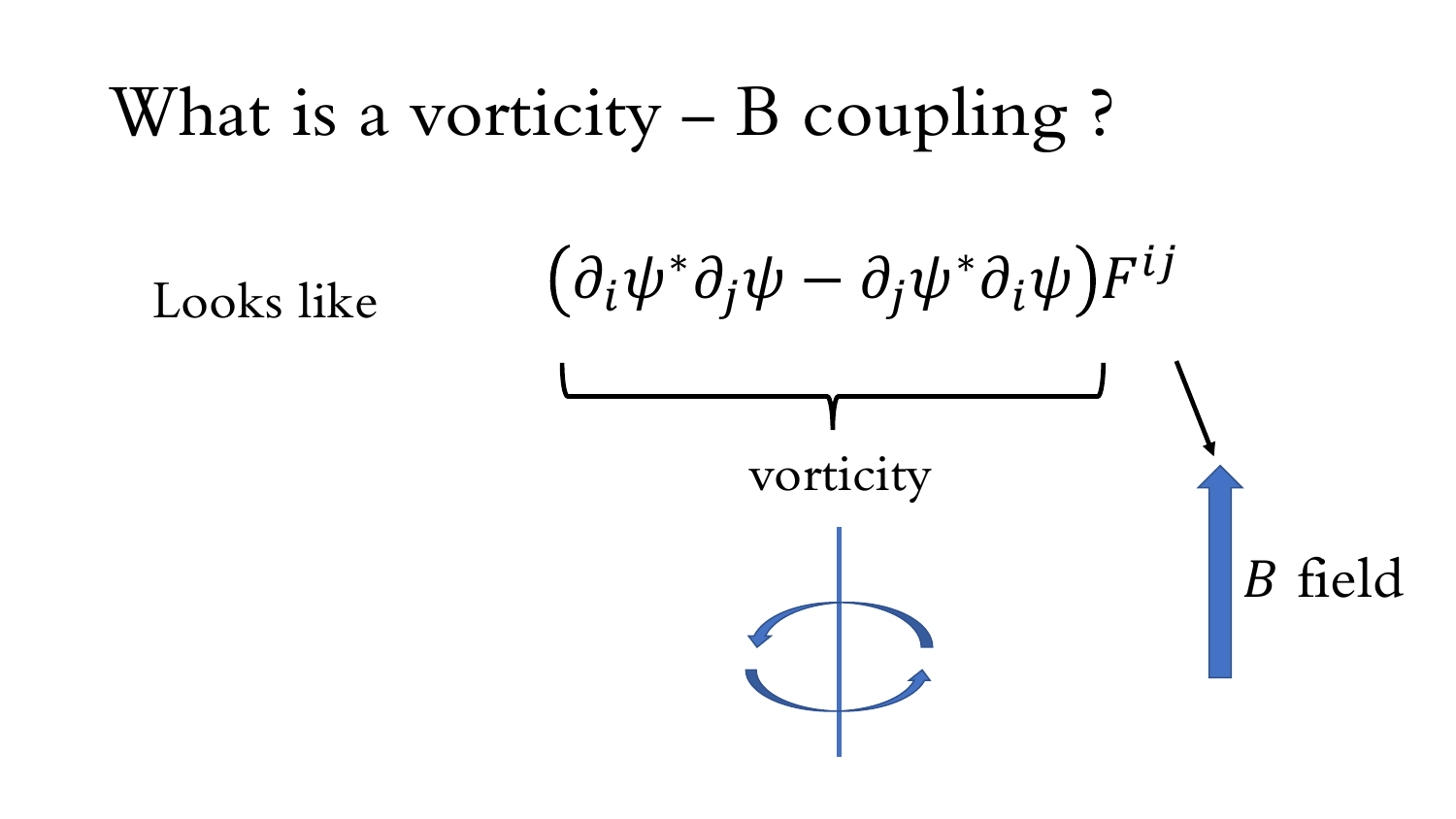#### When is a vorticity – B coupling allowed?

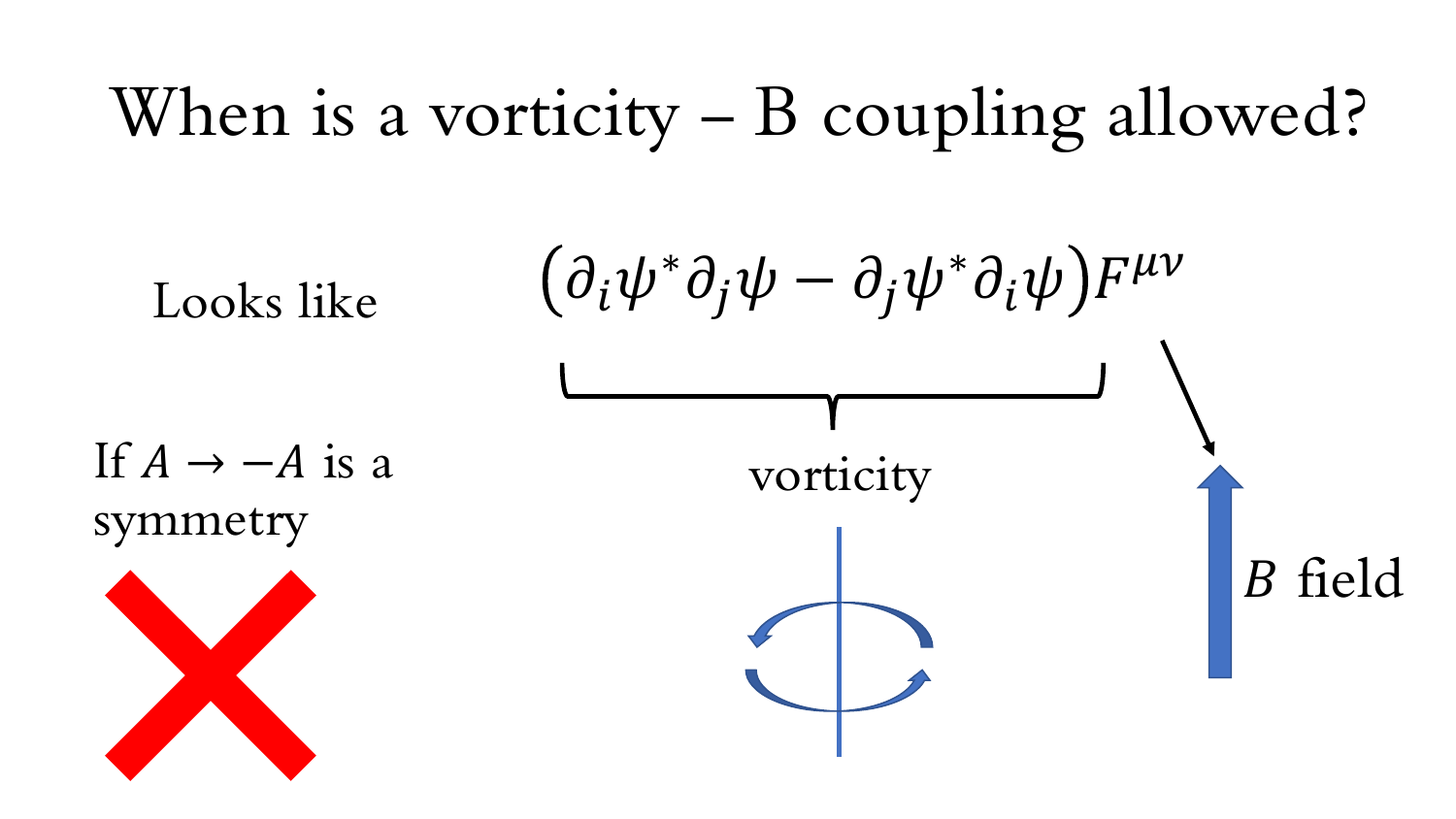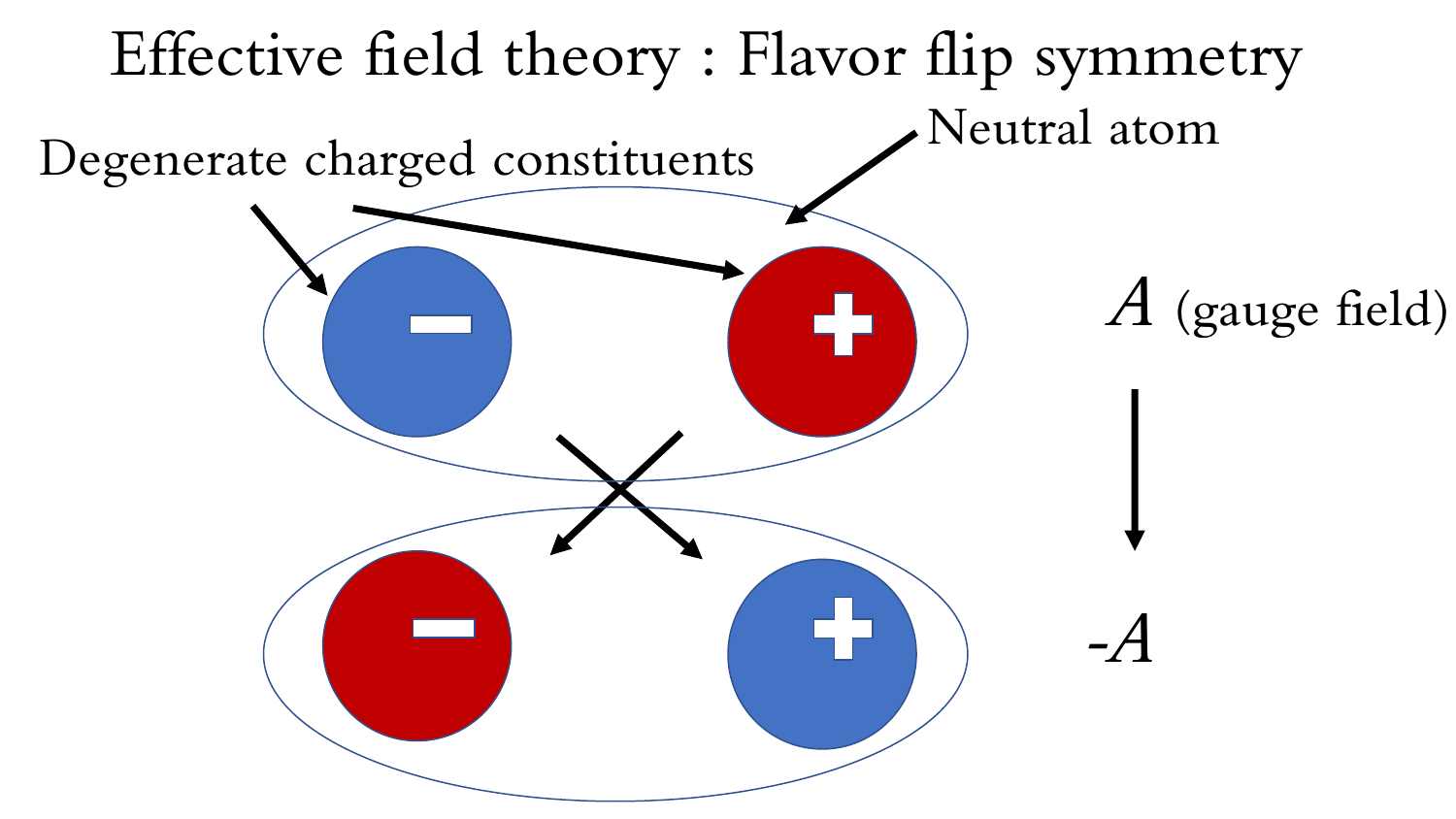#### Effective field theory :

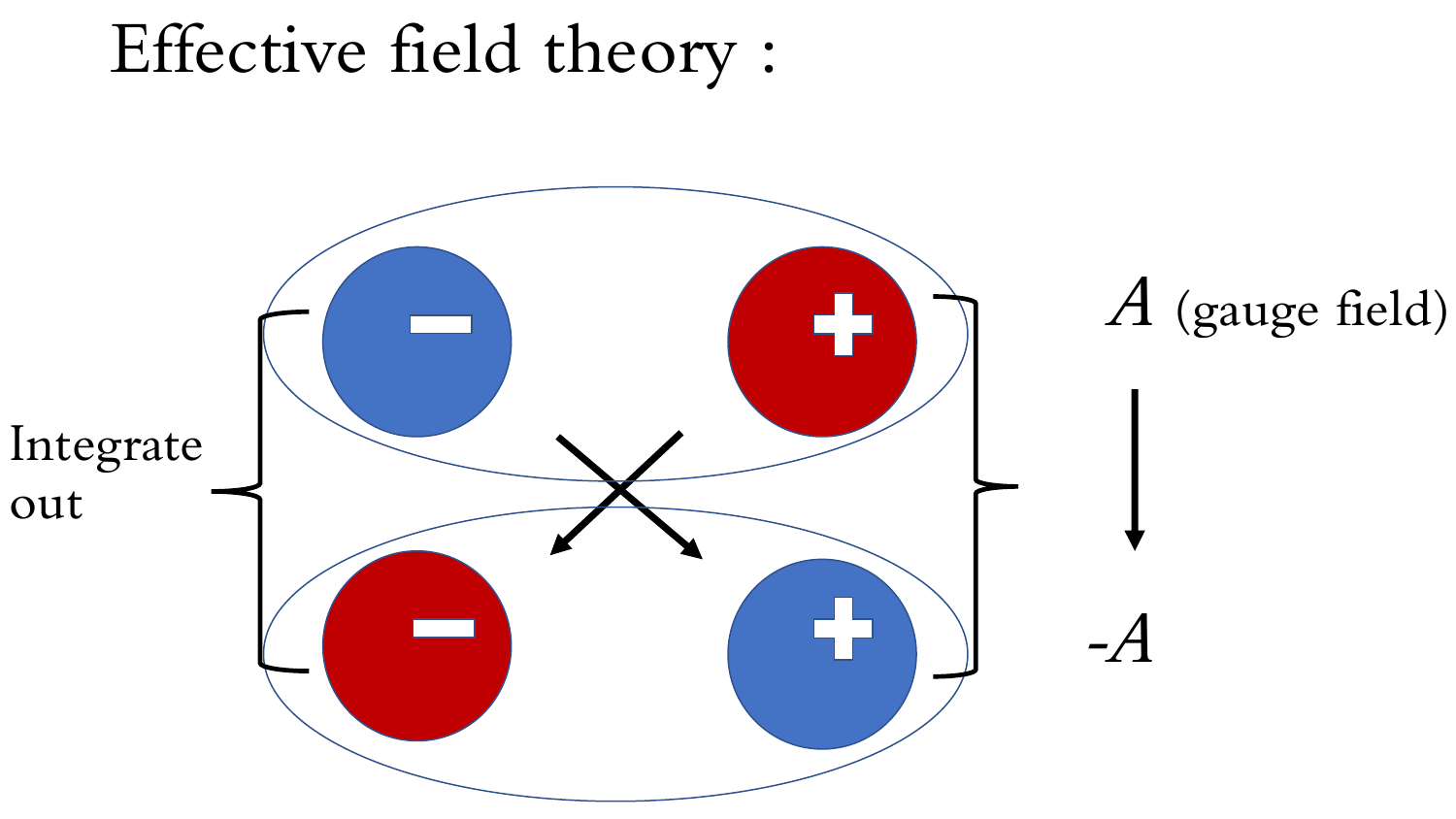#### Effective field theory :

#### A (gauge field)

 $-A$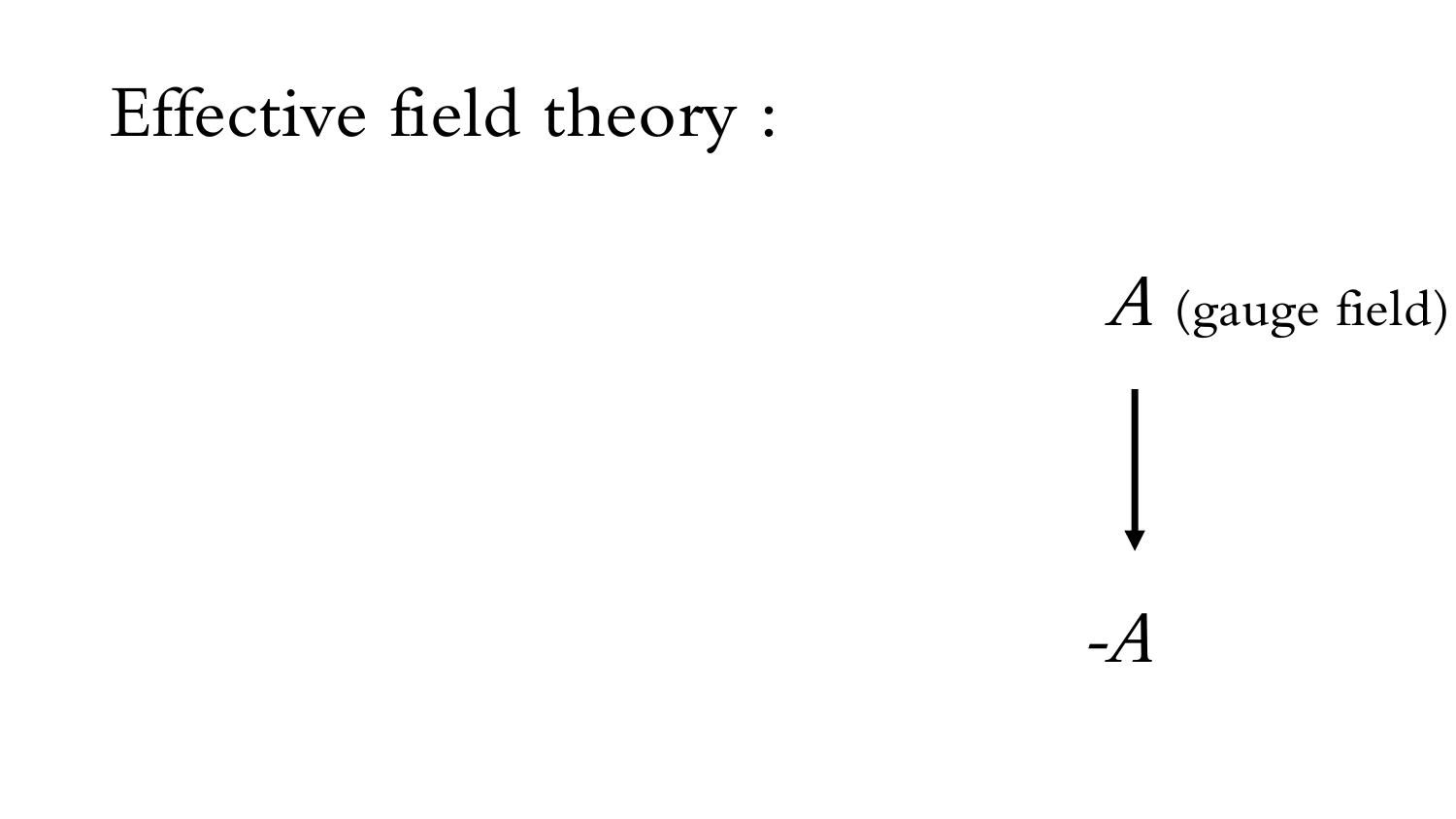#### Effective field theory :

No operator with linear power of the gauge field : no vorticity magnetic field coupling.

A (gauge field)

-A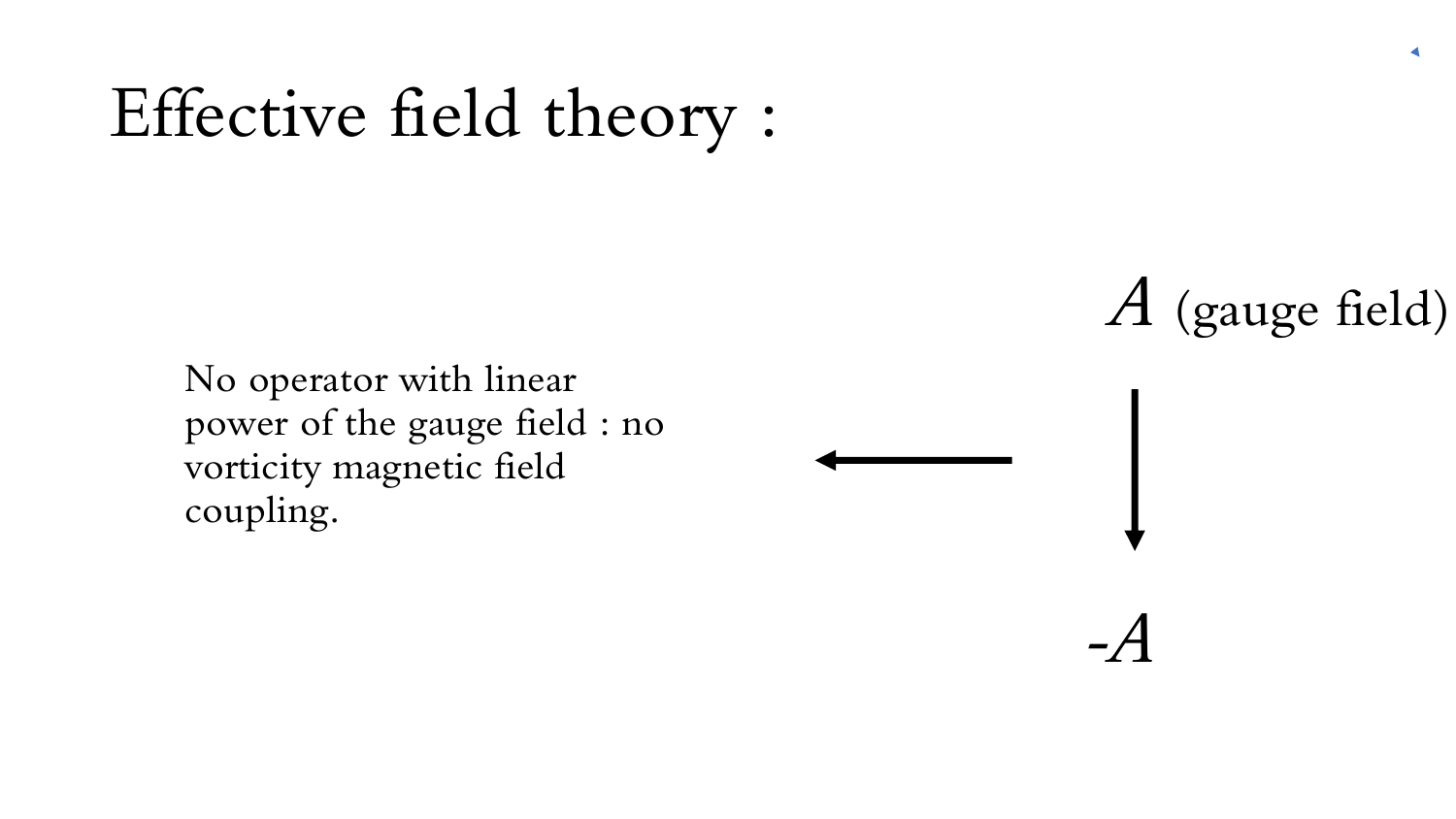#### Effective field theory

In the absence of degeneracy, vorticity-magnetic field coupling is allowed. Assume far from degeneracy.

Neutral atom field

$$
L = \psi^* \left( \partial_t - \frac{\nabla^2}{2M} \right) \psi - \mu |\psi|^2 + \lambda |\psi|^4 + \frac{F^2}{4}
$$

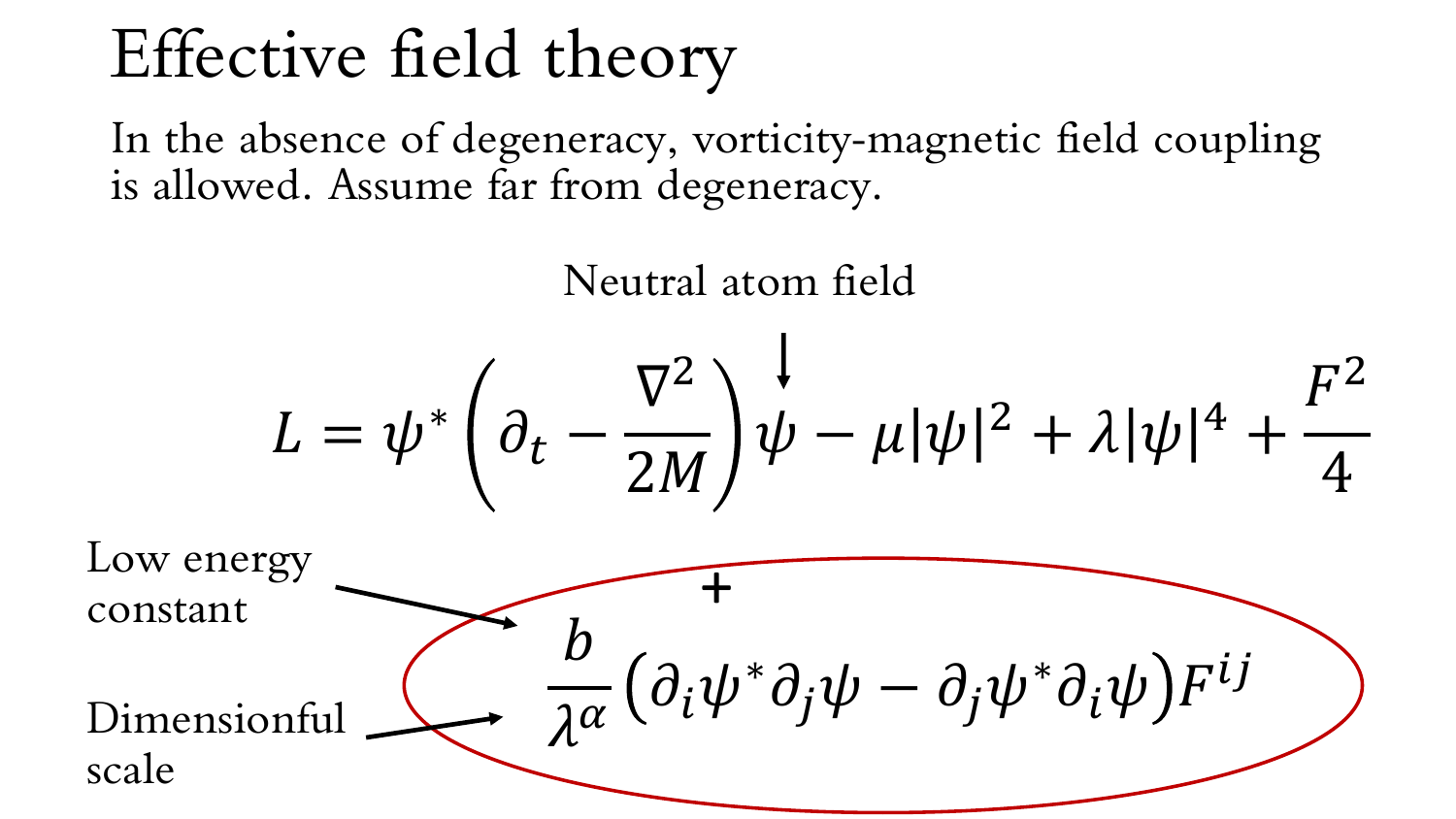$b \sim O(1)$ : to be obtained by a matching calculation.

What is  $\lambda$  ? It is set by the inverse Bohr radius of the atom.

What is  $\alpha$ ? Using the relevant power counting  $\alpha = 2$ .

$$
e \frac{a_0^2}{M} \left( \partial_i \psi^* \partial_j \psi - \partial_j \psi^* \partial_i \psi \right) F^{ij}
$$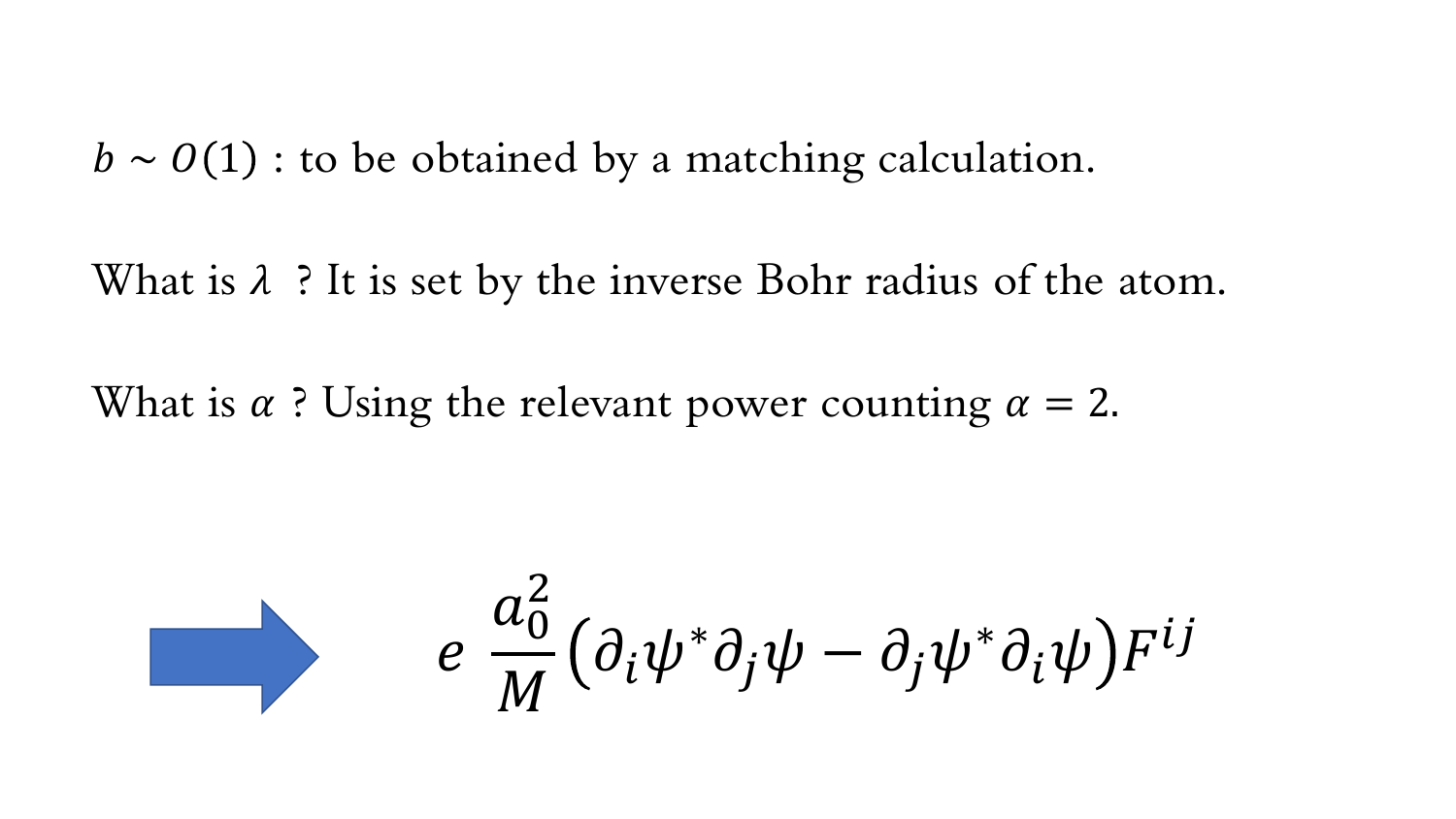$$
e \frac{a_0^2}{M} \left( \partial_i \psi^* \partial_j \psi - \partial_j \psi^* \partial_i \psi \right) F^{ij}
$$
  

$$
S_{ij} = \text{vorticity}
$$
  
Integrate by parts to  $A^i \partial_j S^{ij}$   
Current around vortex core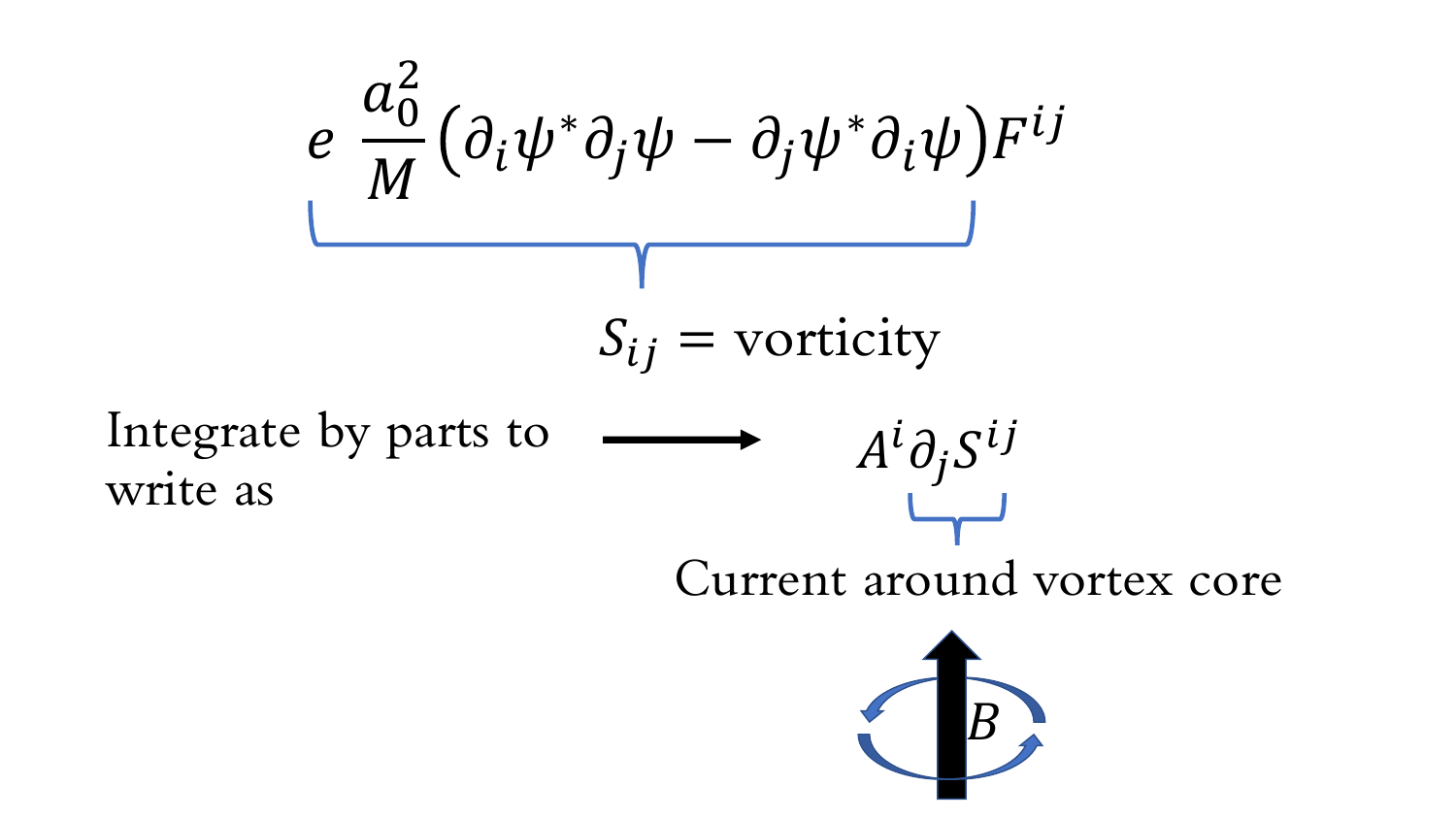#### Another way to estimate the flux

The energy density in the magnetic field and vortex

$$
\epsilon = B^2 + S.B
$$

The magnetic field profile can be determined by equating

$$
B^2 \sim B.S
$$

$$
\psi(r,\theta) = f(r)e^{i\theta} \longrightarrow \text{Vorticity} = \frac{f(r)f'(r)}{r} = \frac{a_0^2}{M}
$$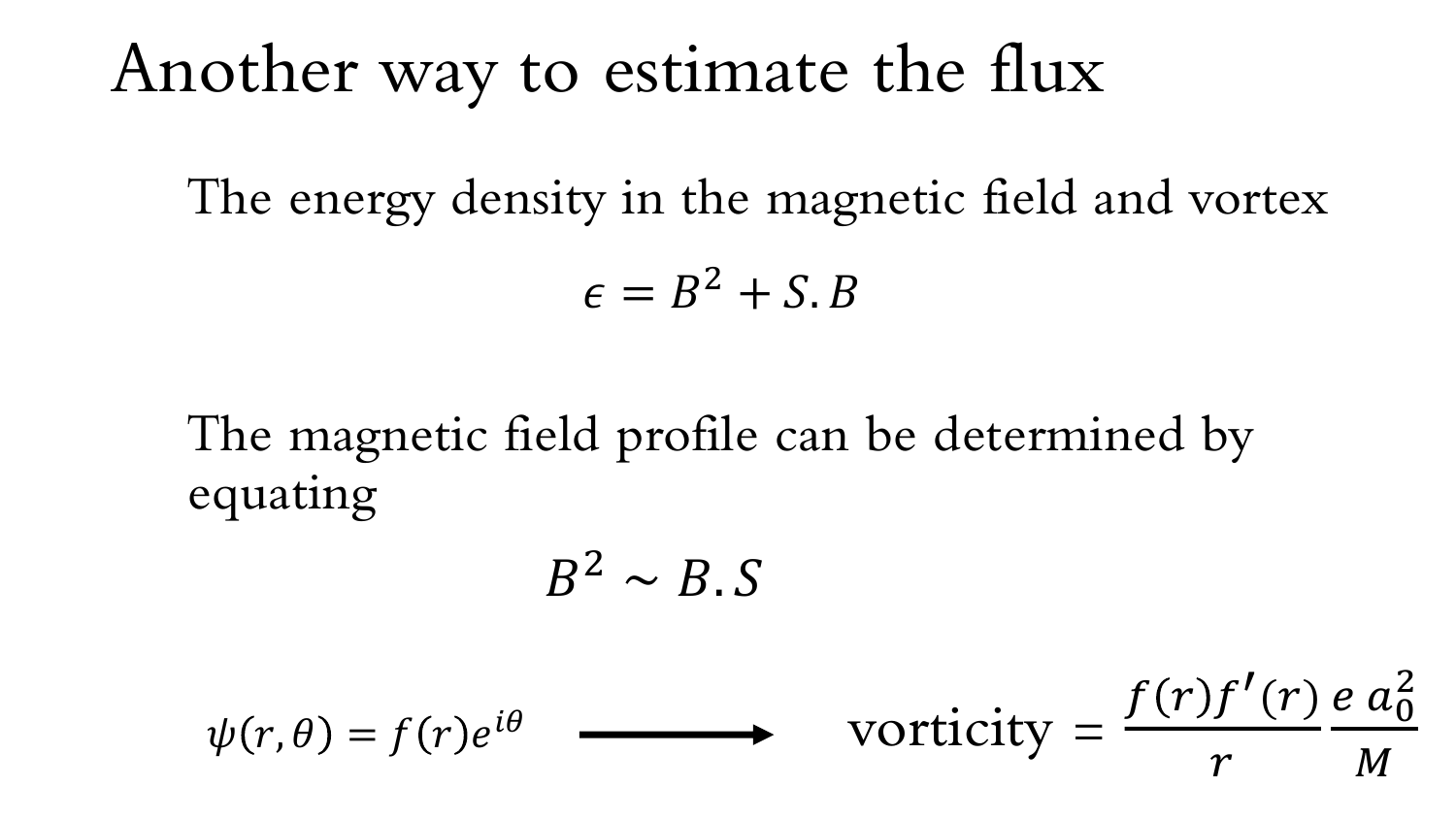#### Compute the flux

$$
\Phi \sim e \frac{a_0^2}{M} f_0^2 : f_0 = f(r \to \infty) \quad \text{for interparticle spacing}
$$

$$
\frac{\Phi}{\Phi_0} \sim \frac{e}{Ma_0} \left(\frac{a_0}{l}\right)^3 \sim 10^{-10} \text{ for Helium}
$$
\n*l* is interparticle\n  
\nspace.